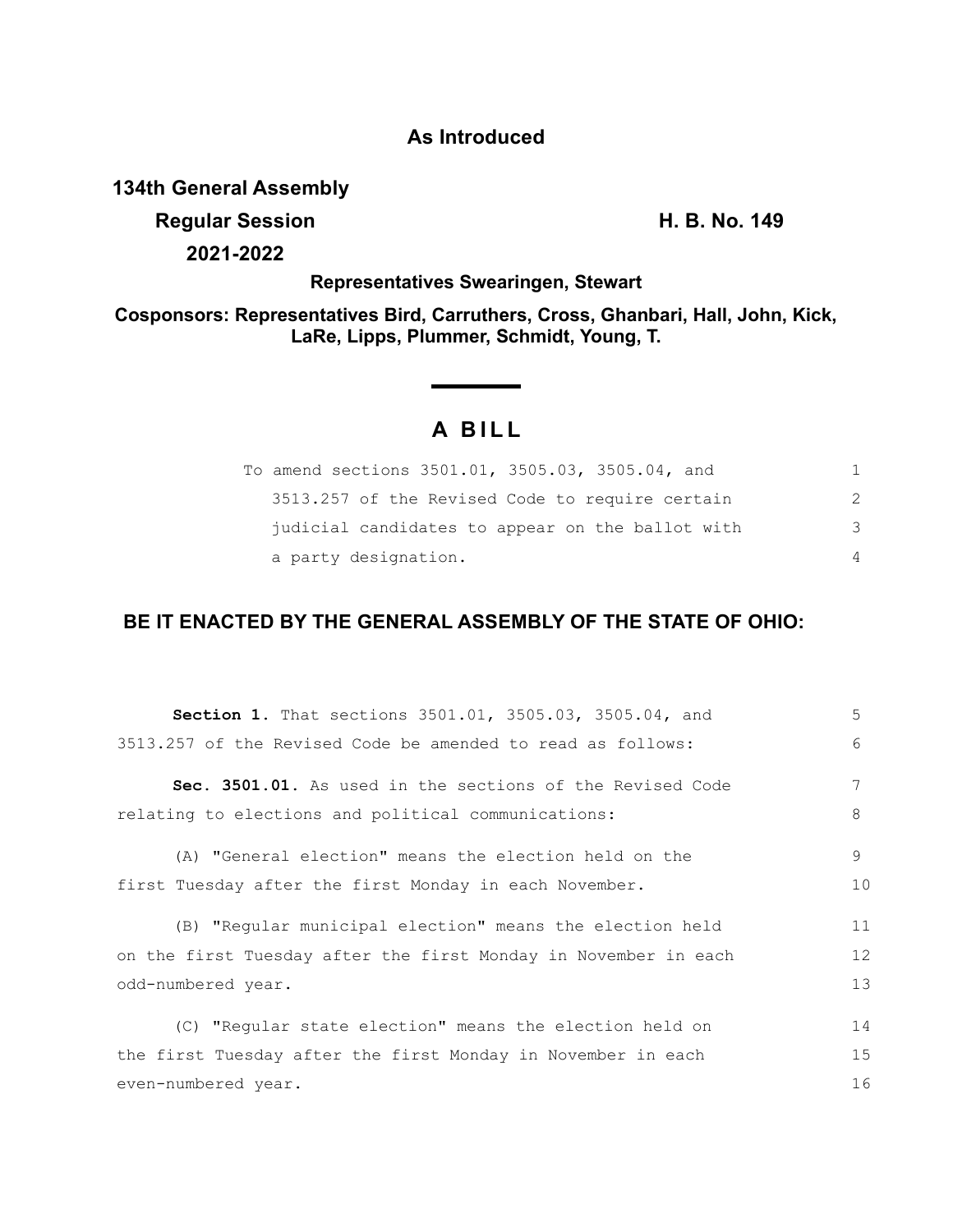#### **H. B. No. 149** Page 2 **As Introduced**

(D) "Special election" means any election other than those elections defined in other divisions of this section. A special election may be held only on the first Tuesday after the first Monday in May, August, or November, or on the day authorized by a particular municipal or county charter for the holding of a primary election, except that in any year in which a presidential primary election is held, no special election shall be held in May, except as authorized by a municipal or county charter, but may be held on the third Tuesday after the first Monday in March. 17 18 19 20 21 22 23 24 25 26

(E)(1) "Primary" or "primary election" means an election held for the purpose of nominating persons as candidates of political parties for election to offices, and for the purpose of electing persons as members of the controlling committees of political parties and as delegates and alternates to the conventions of political parties. Primary elections shall be held on the first Tuesday after the first Monday in May of each year except in years in which a presidential primary election is held.

(2) "Presidential primary election" means a primary election as defined by division (E)(1) of this section at which an election is held for the purpose of choosing delegates and alternates to the national conventions of the major political parties pursuant to section 3513.12 of the Revised Code. Unless otherwise specified, presidential primary elections are included in references to primary elections. In years in which a presidential primary election is held, all primary elections shall be held on the third Tuesday after the first Monday in March except as otherwise authorized by a municipal or county charter. 36 37 38 39 40 41 42 43 44 45 46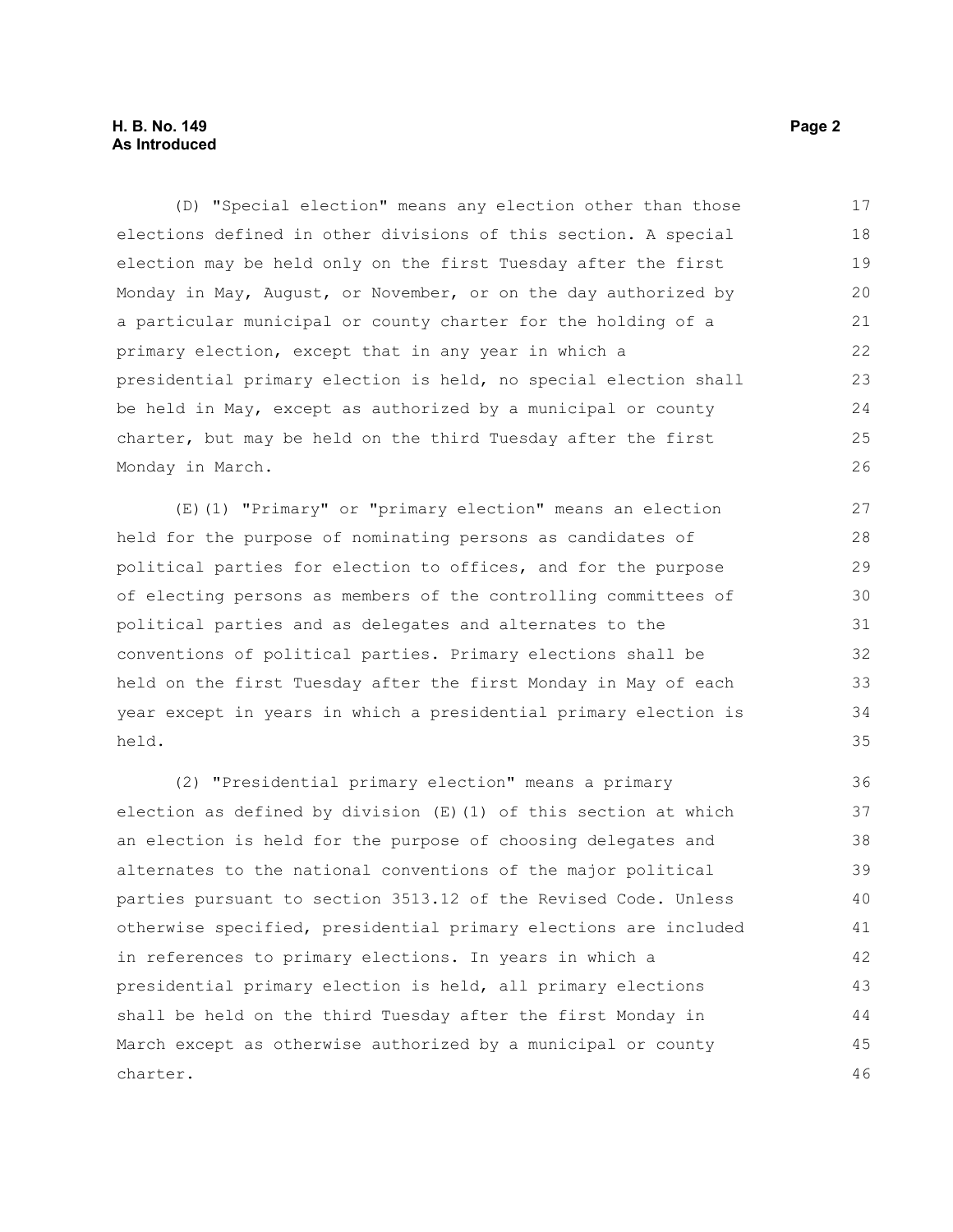#### **H. B. No. 149** Page 3 **As Introduced**

(F) "Political party" means any group of voters meeting the requirements set forth in section 3517.01 of the Revised Code for the formation and existence of a political party. (1) "Major political party" means any political party organized under the laws of this state whose candidate for governor or nominees for presidential electors received not less than twenty per cent of the total vote cast for such office at the most recent regular state election. (2) "Minor political party" means any political party organized under the laws of this state that meets either of the following requirements: (a) Except as otherwise provided in this division, the political party's candidate for governor or nominees for presidential electors received less than twenty per cent but not less than three per cent of the total vote cast for such office at the most recent regular state election. A political party that meets the requirements of this division remains a political party for a period of four years after meeting those requirements. (b) The political party has filed with the secretary of state, subsequent to its failure to meet the requirements of division  $(F)$  (2)(a) of this section, a petition that meets the 47 48 49 50 51 52 53 54 55 56 57 58 59 60 61 62 63 64 65 66 67 68

requirements of section 3517.01 of the Revised Code. A newly formed political party shall be known as a minor political party until the time of the first election for governor or president which occurs not less than twelve months subsequent to the formation of such party, after which election the status of such party shall be determined by the vote for the 69 70 71 72 73 74

office of governor or president.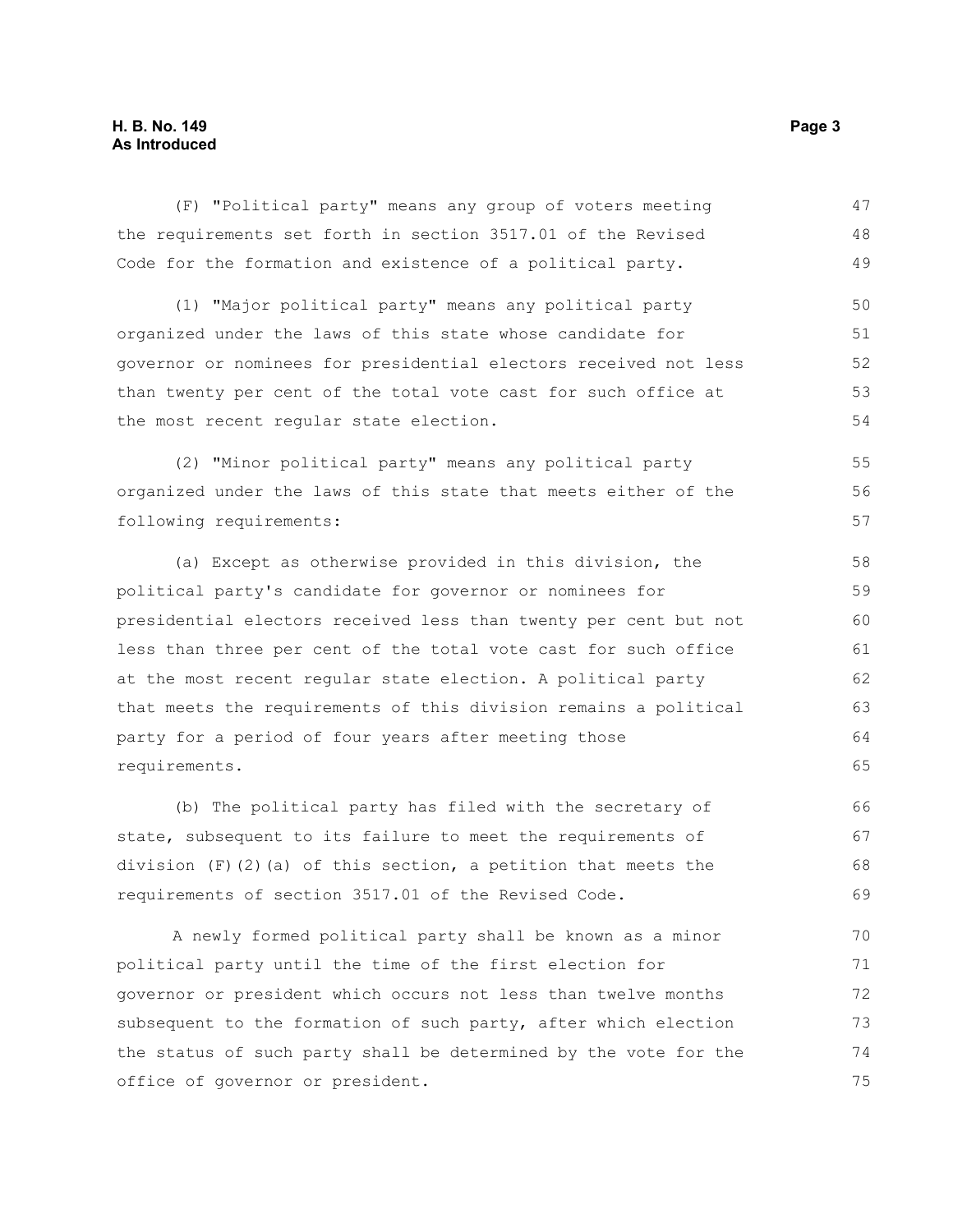#### **H. B. No. 149** Page 4 **As Introduced**

(G) "Dominant party in a precinct" or "dominant political party in a precinct" means that political party whose candidate for election to the office of governor at the most recent regular state election at which a governor was elected received more votes than any other person received for election to that office in such precinct at such election. 76 77 78 79 80 81

(H) "Candidate" means any qualified person certified in accordance with the provisions of the Revised Code for placement on the official ballot of a primary, general, or special election to be held in this state, or any qualified person who claims to be a write-in candidate, or who knowingly assents to being represented as a write-in candidate by another at either a primary, general, or special election to be held in this state. 82 83 84 85 86 87 88

(I) "Independent candidate" means any candidate who claims not to be affiliated with a political party, and whose name has been certified on the office-type ballot at a general or special election through the filing of a statement of candidacy and nominating petition, as prescribed in section 3513.257 of the Revised Code.

(J) "Nonpartisan candidate" means any candidate whose name is required, pursuant to section 3505.04 of the Revised Code, to be listed on the nonpartisan ballot, including all candidates for-judicial office judge of a municipal court, county court, or court of common pleas, for member of any board of education, for municipal or township offices in which primary elections are not held for nominating candidates by political parties, and for offices of municipal corporations having charters that provide for separate ballots for elections for these offices. 100 101 102

(K) "Party candidate" means any candidate who claims to be a member of a political party and who has been certified to 104 105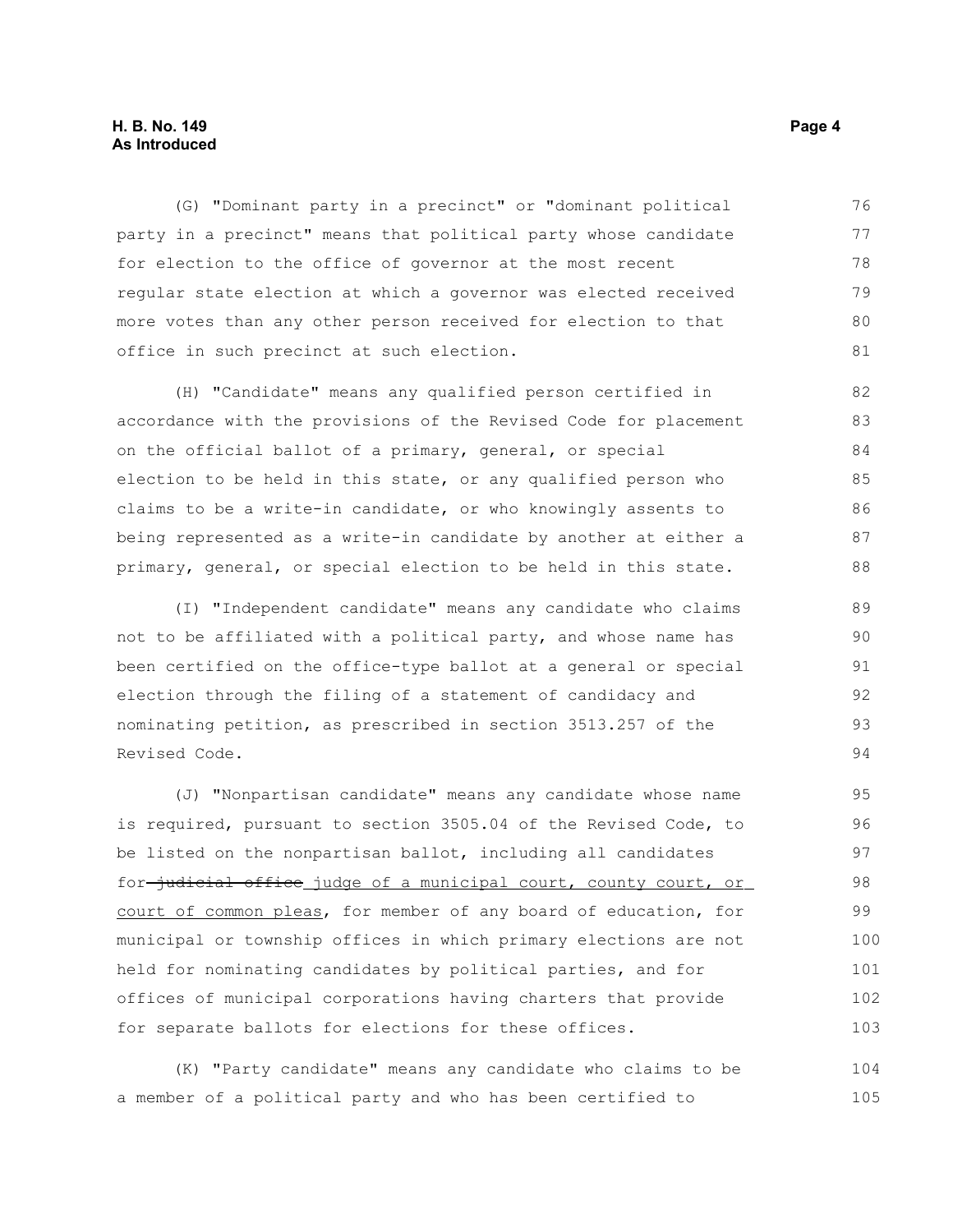#### **H. B. No. 149** Page 5 **As Introduced**

appear on the office-type ballot at a general or special election as the nominee of a political party because the candidate has won the primary election of the candidate's party for the public office the candidate seeks, has been nominated under section 3517.012, or is selected by party committee in accordance with section 3513.31 of the Revised Code. 106 107 108 109 110 111

(L) "Officer of a political party" includes, but is not limited to, any member, elected or appointed, of a controlling committee, whether representing the territory of the state, a district therein, a county, township, a city, a ward, a precinct, or other territory, of a major or minor political party. 112 113 114 115 116 117

(M) "Question or issue" means any question or issue certified in accordance with the Revised Code for placement on an official ballot at a general or special election to be held in this state. 118 119 120 121

(N) "Elector" or "qualified elector" means a person having the qualifications provided by law to be entitled to vote. 122 123

(O) "Voter" means an elector who votes at an election. 124

(P) "Voting residence" means that place of residence of an elector which shall determine the precinct in which the elector may vote. 125 126 127

(Q) "Precinct" means a district within a county established by the board of elections of such county within which all qualified electors having a voting residence therein may vote at the same polling place. 128 129 130 131

(R) "Polling place" means that place provided for each precinct at which the electors having a voting residence in such precinct may vote. 132 133 134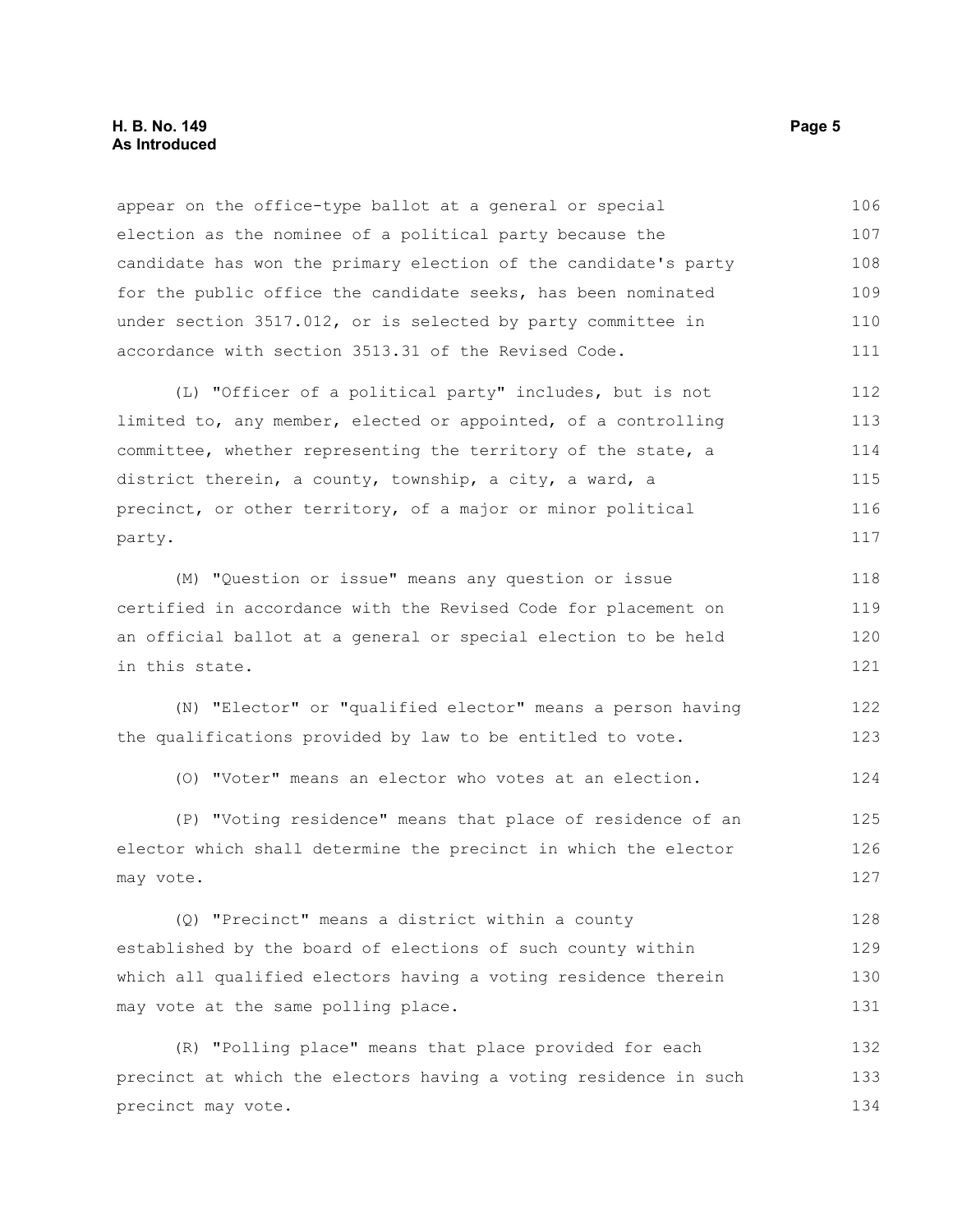| (S) "Board" or "board of elections" means the board of           | 135 |
|------------------------------------------------------------------|-----|
| elections appointed in a county pursuant to section 3501.06 of   | 136 |
| the Revised Code.                                                | 137 |
| (T) "Political subdivision" means a county, township,            | 138 |
| city, village, or school district.                               | 139 |
| (U) "Election officer" or "election official" means any of       | 140 |
| the following:                                                   | 141 |
| (1) Secretary of state;                                          | 142 |
| (2) Employees of the secretary of state serving the              | 143 |
| division of elections in the capacity of attorney,               | 144 |
| administrative officer, administrative assistant, elections      | 145 |
| administrator, office manager, or clerical supervisor;           | 146 |
| (3) Director of a board of elections;                            | 147 |
| (4) Deputy director of a board of elections;                     | 148 |
| (5) Member of a board of elections;                              | 149 |
| (6) Employees of a board of elections;                           | 150 |
| (7) Precinct election officials;                                 | 151 |
| (8) Employees appointed by the boards of elections on a          | 152 |
| temporary or part-time basis.                                    | 153 |
| (V) "Acknowledgment notice" means a notice sent by a board       | 154 |
| of elections, on a form prescribed by the secretary of state,    | 155 |
| informing a voter registration applicant or an applicant who     | 156 |
| wishes to change the applicant's residence or name of the status | 157 |
| of the application; the information necessary to complete or     | 158 |
| update the application, if any; and if the application is        | 159 |
| complete, the precinct in which the applicant is to vote.        | 160 |

(W) "Confirmation notice" means a notice sent by a board 161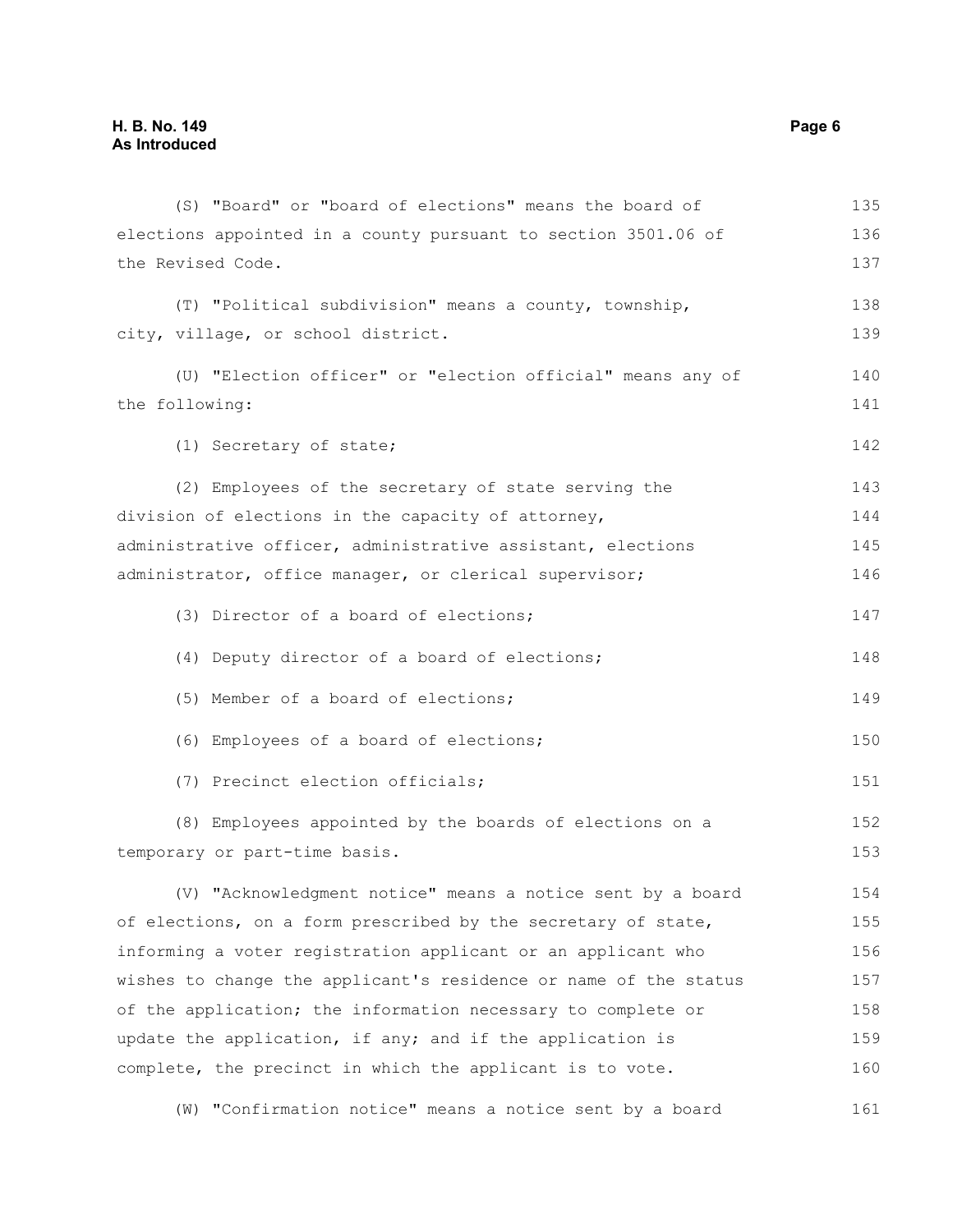of elections, on a form prescribed by the secretary of state, to a registered elector to confirm the registered elector's current address. 162 163 164

(X) "Designated agency" means an office or agency in the state that provides public assistance or that provides statefunded programs primarily engaged in providing services to persons with disabilities and that is required by the National Voter Registration Act of 1993 to implement a program designed and administered by the secretary of state for registering voters, or any other public or government office or agency that implements a program designed and administered by the secretary of state for registering voters, including the department of job and family services, the program administered under section 3701.132 of the Revised Code by the department of health, the department of mental health and addiction services, the department of developmental disabilities, the opportunities for Ohioans with disabilities agency, and any other agency the secretary of state designates. "Designated agency" does not include public high schools and vocational schools, public libraries, or the office of a county treasurer. 165 166 167 168 169 170 171 172 173 174 175 176 177 178 179 180 181

(Y) "National Voter Registration Act of 1993" means the "National Voter Registration Act of 1993," 107 Stat. 77, 42 U.S.C.A. 1973gg. 182 183 184

(Z) "Voting Rights Act of 1965" means the "Voting Rights Act of 1965," 79 Stat. 437, 42 U.S.C.A. 1973, as amended. 185 186

(AA) "Photo identification" means a document that meets each of the following requirements:

(1) It shows the name of the individual to whom it was issued, which shall conform to the name in the poll list or 189 190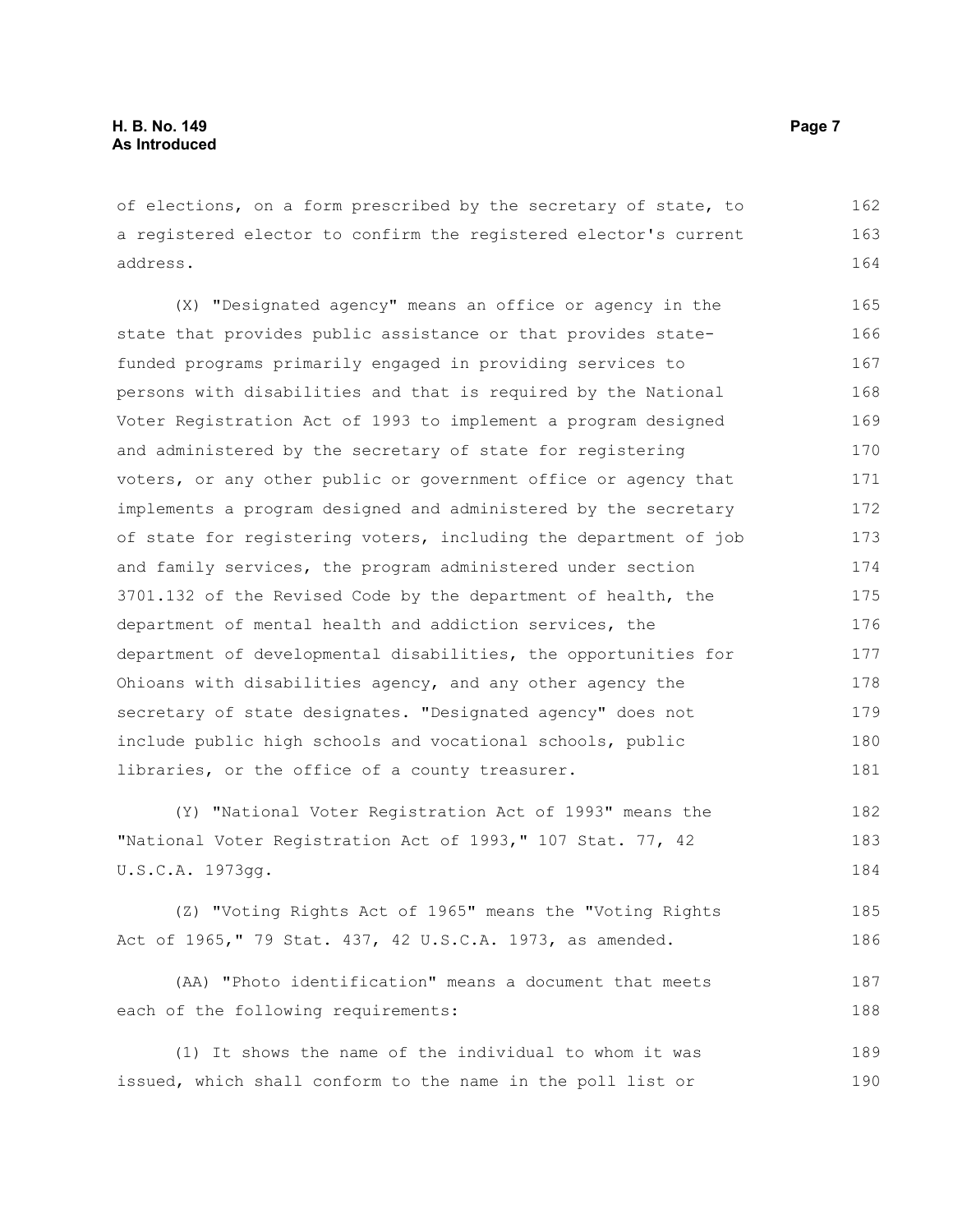| signature pollbook.                                                           | 191 |
|-------------------------------------------------------------------------------|-----|
| (2) It shows the current address of the individual to whom                    | 192 |
| it was issued, which shall conform to the address in the poll                 | 193 |
| list or signature pollbook, except for a driver's license or a                | 194 |
| state identification card issued under section 4507.50 of the                 | 195 |
| Revised Code, which may show either the current or former                     | 196 |
| address of the individual to whom it was issued, regardless of                | 197 |
| whether that address conforms to the address in the poll list or              | 198 |
| signature pollbook.                                                           | 199 |
| (3) It shows a photograph of the individual to whom it was                    | 200 |
| issued.                                                                       | 201 |
| (4) It includes an expiration date that has not passed.                       | 202 |
| (5) It was issued by the government of the United States                      | 203 |
| or this state.                                                                | 204 |
| Sec. 3505.03. (A) On the office type ballot shall be                          | 205 |
| printed the names of all candidates for election to offices,                  | 206 |
| except <del>-judicial offices_the office of judge of a municipal_</del>       | 207 |
| court, county court, or court of common pleas, who were                       | 208 |
| nominated at the most recent primary election as candidates of a              | 209 |
| political party or who were nominated in accordance with section              | 210 |
| 3513.02 of the Revised Code, and the names of all candidates for              | 211 |
| election to offices who were nominated by nominating petitions,               | 212 |
| except candidates for <del>-judicial offices</del> _the_office_of_judge_of_a_ | 213 |
| municipal court, county court, or court of common pleas, for                  | 214 |
| member of the state board of education, for member of a board of              | 215 |
| education, for municipal offices, and for township offices.                   | 216 |
| (B) The face of the ballot below the stub shall be                            | 217 |
| substantially in the following form:                                          | 218 |
| "OFFICIAL OFFICE TYPE BALLOT                                                  | 219 |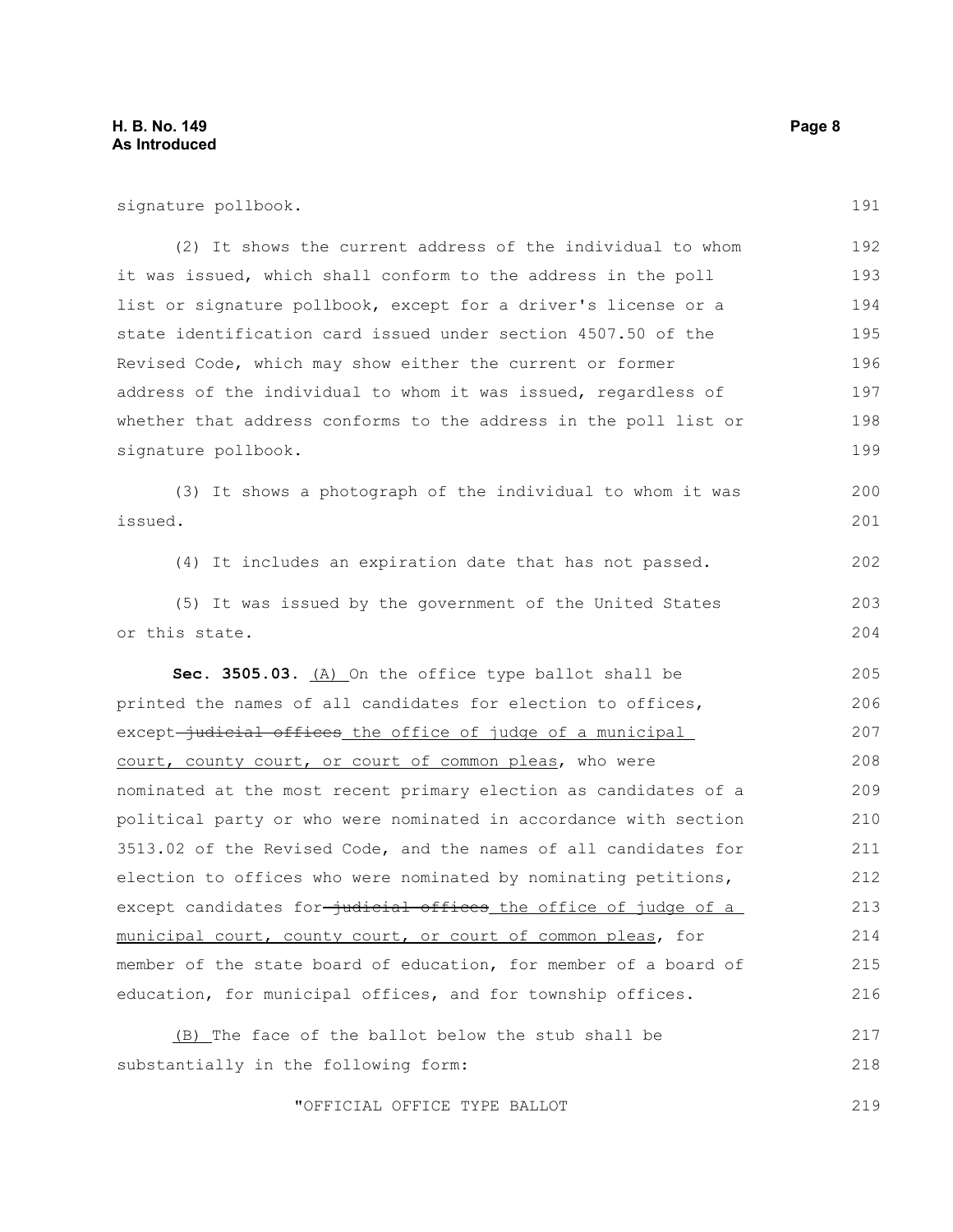#### **H. B. No. 149** Page 9 **As Introduced**

obtain another ballot."

 $\frac{1}{(A)}$  (1) To vote for a candidate record your vote in the manner provided next to the name of such candidate.  $(B)$  (2) If you tear, soil, deface, or erroneously mark this ballot, return it to the precinct election officers or, if 220 221 222 223

you cannot return it, notify the precinct election officers, and

(C) The order in which the offices shall be listed on the ballot shall be prescribed by, and certified to each board of elections by, the secretary of state; provided that for state, district, and county offices the order from top to bottom shall be as follows: governor and lieutenant governor, attorney general, auditor of state, secretary of state, treasurer of state, chief justice of the supreme court, justice of the supreme court, United States senator, representative to congress, state senator, state representative, judge of a court of appeals, county commissioner, county auditor, prosecuting attorney, clerk of the court of common pleas, sheriff, county recorder, county treasurer, county engineer, and coroner. The offices of governor and lieutenant governor shall be printed on the ballot in a manner that requires a voter to cast one vote jointly for the candidates who have been nominated by the same political party or petition. 226 227 228 229 230 231 232 233 234 235 236 237 238 239 240 241

(D) Within the rectangular space within which the title of each judicial office listed in division (C) of this section is printed on the ballot and immediately below the title shall be printed the date of the commencement of the term of the office, if it is a full term, as follows: "Full term commencing (Date) ," or the date of the end of the term of the office, if it is an unexpired term, as follows: "Unexpired term ending (Date) " 242 243 244 245 246 247 248 249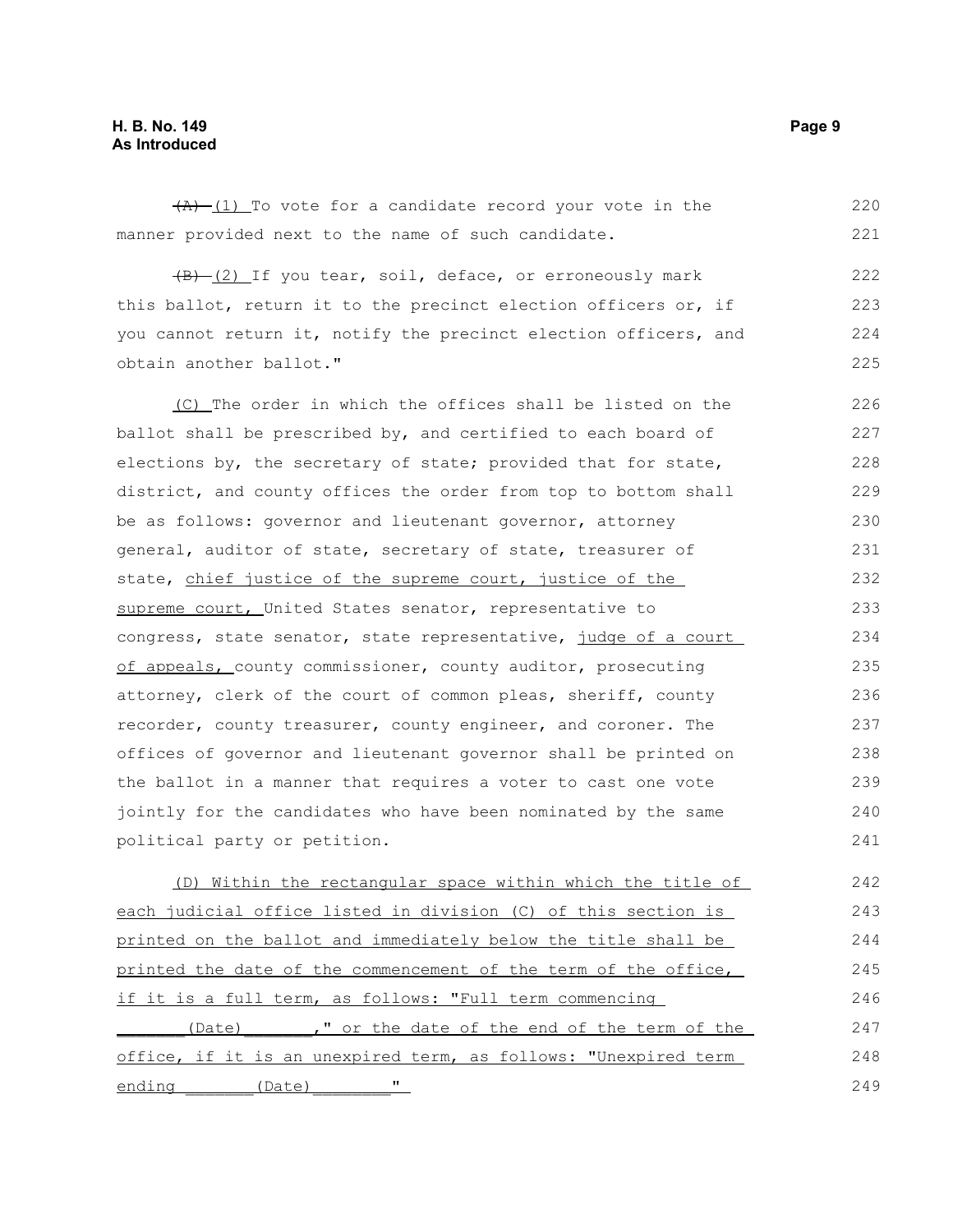#### **H. B. No. 149 Page 10 As Introduced**

(E)(1) The names of all candidates for an office shall be arranged in a group under the title of that office, and, except for absentee ballots or when the number of candidates for a particular office is the same as the number of candidates to be elected for that office, shall be rotated from one precinct to another. On absentee ballots, the names of all candidates for an office shall be arranged in a group under the title of that office and shall be so alternated that each name shall appear, insofar as may be reasonably possible, substantially an equal number of times at the beginning, at the end, and in each intermediate place, if any, of the group in which such name belongs, unless the number of candidates for a particular office is the same as the number of candidates to be elected for that office. 250 251 252 253 254 255 256 257 258 259 260 261 262 263

(2) The method of printing the ballots to meet the rotation requirement of this section shall be as follows: the least common multiple of the number of names in each of the several groups of candidates shall be used, and the number of changes made in the printer's forms in printing the ballots shall correspond with that multiple. The board of elections shall number all precincts in regular serial sequence. In the first precinct, the names of the candidates in each group shall be listed in alphabetical order. In each succeeding precinct, the name in each group that is listed first in the preceding precinct shall be listed last, and the name of each candidate shall be moved up one place. In each precinct using paper ballots, the printed ballots shall then be assembled in tablets. 264 265 266 267 268 269 270 271 272 273 274 275 276

(F) Under the name of each candidate nominated at a primary election, nominated by petition under section 3517.012 of the Revised Code, or certified by a party committee to fill a vacancy under section 3513.31 of the Revised Code shall be 277 278 279 280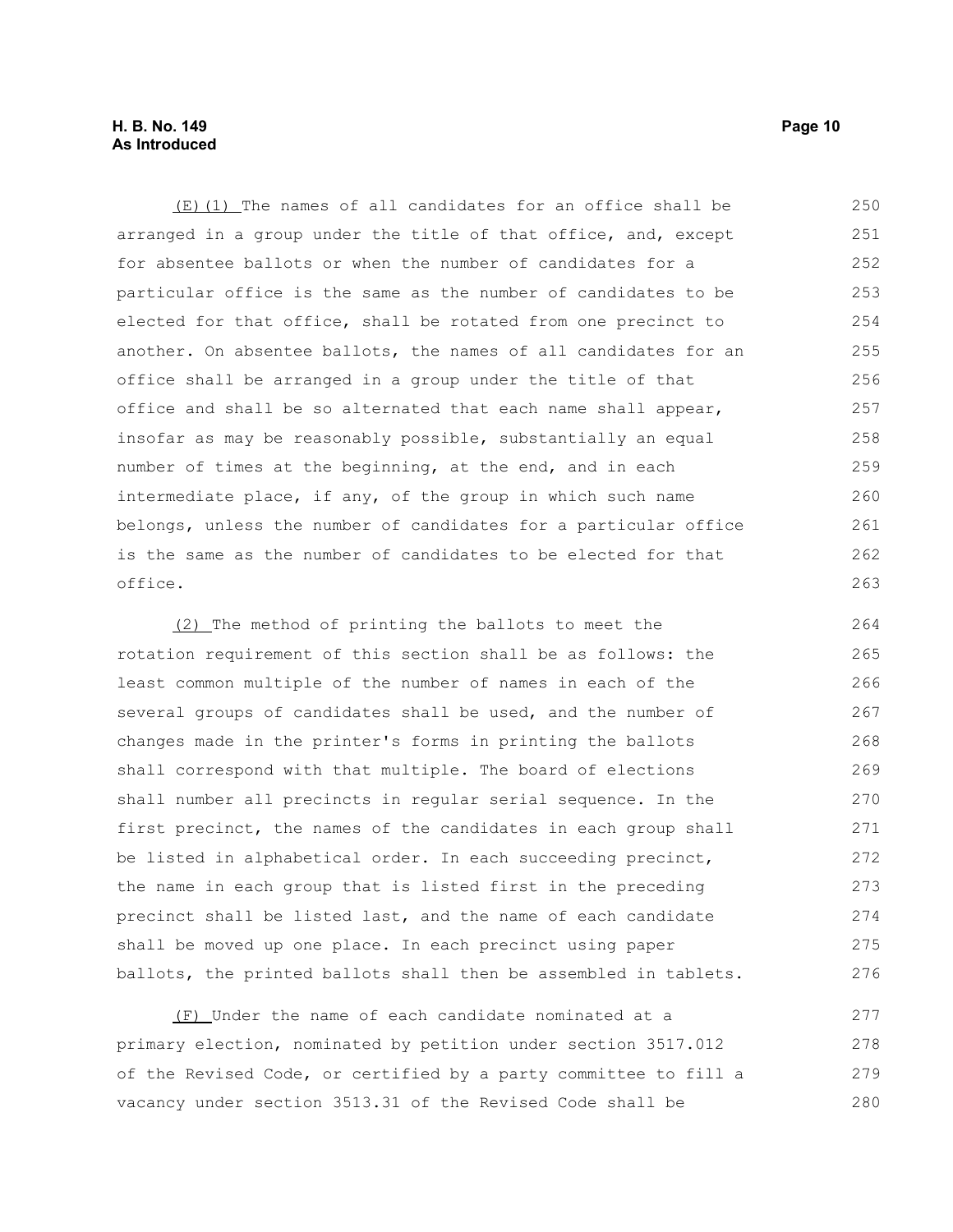#### **H. B. No. 149 Page 11 As Introduced**

printed, in less prominent type face than that in which the candidate's name is printed, the name of the political party by which the candidate was nominated or certified. Under the name of each candidate appearing on the ballot who filed a nominating petition and requested a ballot designation as a nonparty candidate under section 3513.257 of the Revised Code shall be printed, in less prominent type face than that in which the candidate's name is printed, the designation of "nonparty candidate." Under the name of each candidate appearing on the ballot who filed a nominating petition and requested a ballot designation as an other-party candidate under section 3513.257 of the Revised Code shall be printed, in less prominent type face than that in which the candidate's name is printed, the designation of "other-party candidate." No designation shall appear under the name of a candidate appearing on the ballot who filed a nominating petition and requested that no ballot designation appear under the candidate's name under section 3513.257 of the Revised Code, or who filed a nominating petition and failed to request a ballot designation either as a nonparty candidate or as an other-party candidate under that section. 281 282 283 284 285 286 287 288 289 290 291 292 293 294 295 296 297 298 299 300

(G) Except as provided in this section, no words, designations, or emblems descriptive of a candidate or the candidate's political affiliation, or indicative of the method by which the candidate was nominated or certified, shall be printed under or after a candidate's name that is printed on the ballot. 301 302 303 304 305 306

**Sec. 3505.04.** On the nonpartisan ballot shall be printed the names of all nonpartisan candidates for election to judicial the office of judge of a municipal court, county court, or court of common pleas, the office of member of the state board of education, the office of member of a board of education, 307 308 309 310 311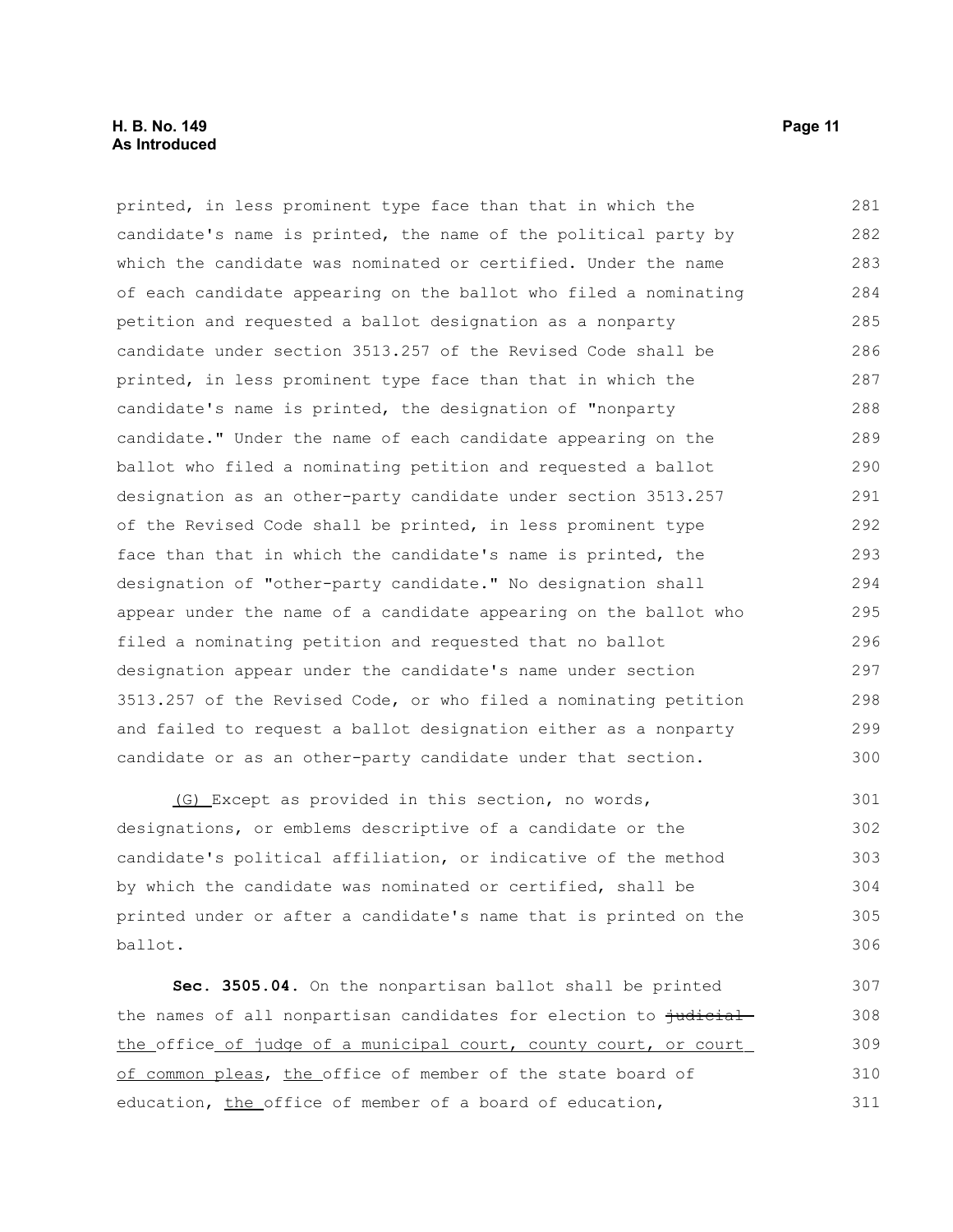#### **H. B. No. 149 Page 12 As Introduced**

municipal or township offices for municipal corporations and townships in which primary elections are not held for nomination of candidates by political parties, and municipal offices of municipal corporations having charters which provide for separate ballots for elections for such municipal offices. 312 313 314 315 316

Such ballots shall have printed across the top, and below the stubs, "Official Nonpartisan Ballot."

The order in which the offices are listed on the ballot shall be prescribed by, and certified to each board of elections by, the secretary of state; provided that the office of member of the state board of education shall be listed first on the ballot, then state, district, and county judicial offices-shallbe listed on the ballot in such order, followed by municipal and township offices, and by offices of member of a board of education, in the order stated. 319 320 321 322 323 324 325 326

Within the rectangular space within which the title of each judicial office is printed on the ballot and immediately below such title shall be printed the date of the commencement of the term of the office, if a full term, as follows: "Full term commencing \_\_\_\_\_\_(Date) \_\_\_\_\_\_," or the date of the end of the term of the office, if an unexpired term, as follows: "Unexpired term ending (Date) " 327 328 329 330 331 332 333

The secretary of state shall prescribe the information and directions to the voter to be printed on the ballot within the rectangular space in which the title of office of member of the state board of education appears.

Within the rectangular space within which the title of each office for member of a board of education is printed on the ballot shall be printed "For Member of Board of Education," and 338 339 340

317 318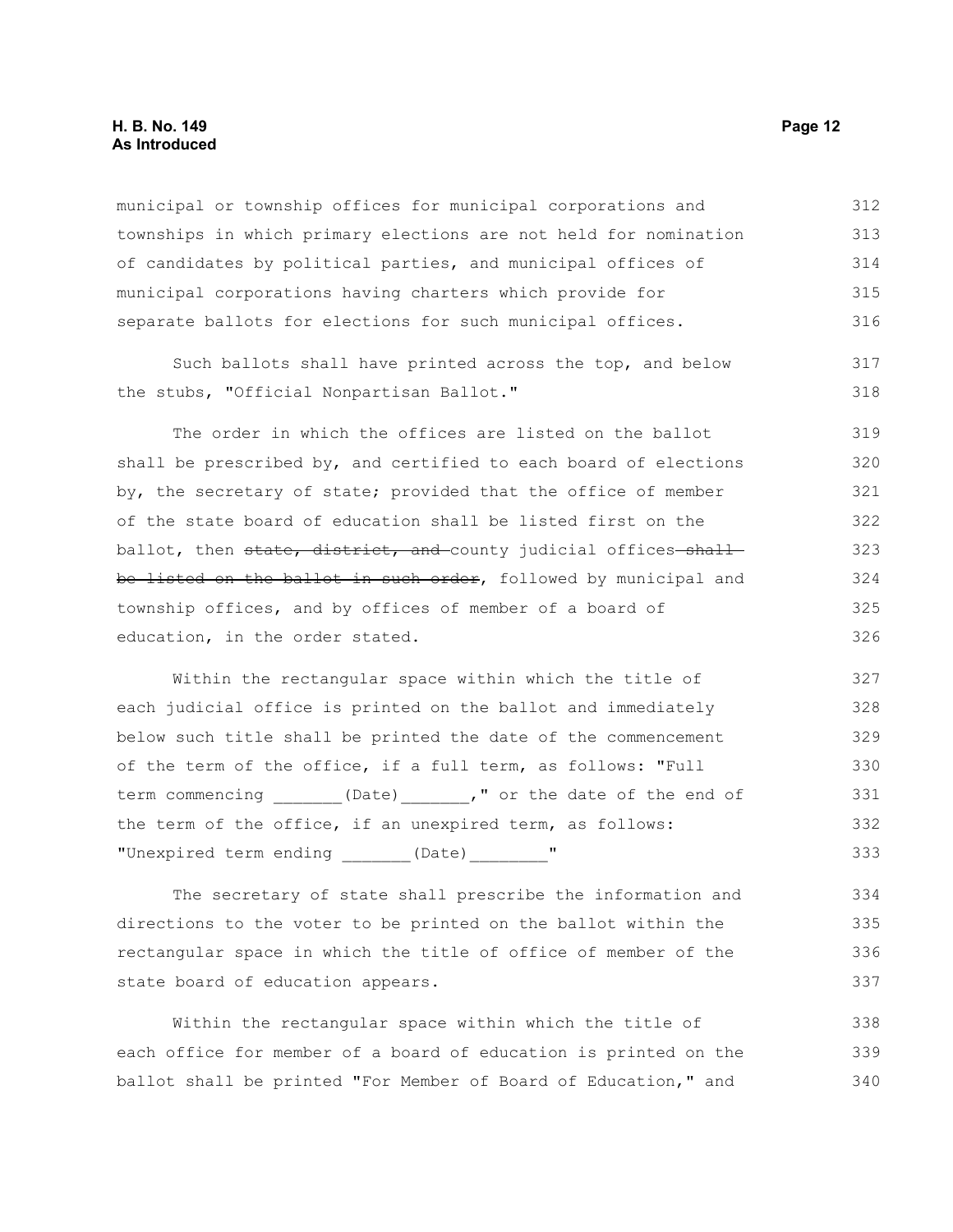#### **H. B. No. 149 Page 13 As Introduced**

the number to be elected, directions to the voter as to voting for one, two, or more, and, if the office to be voted for is member of a board of education of a city school district, words shall be printed in said space on the ballot to indicate whether candidates are to be elected from subdistricts or at large. 341 342 343 344 345

The names of all nonpartisan candidates for an office shall be arranged in a group under the title of that office, and shall be rotated and printed on the ballot as provided in section 3505.03 of the Revised Code. 346 347 348 349

No name or designation of any political party nor any words, designations, or emblems descriptive of a candidate or histhe candidate's political affiliation, or indicative of the method by which such candidate was nominated or certified, shall be printed under or after any nonpartisan candidate's name which is printed on the ballot. 350 351 352 353 354 355

**Sec. 3513.257.** Each person desiring to become an independent candidate for an office for which candidates may be nominated at a primary election, except persons desiring to become independent joint candidates for the offices of governor and lieutenant governor and for the offices of president and vice-president of the United States, shall file no later than four p.m. of the day before the day of the primary election immediately preceding the general election at which such candidacy is to be voted for by the voters, a statement of candidacy and nominating petition as provided in section 3513.261 of the Revised Code. Persons desiring to become independent joint candidates for the offices of governor and lieutenant governor shall file, not later than four p.m. of the day before the day of the primary election, one statement of candidacy and one nominating petition for the two of them. 356 357 358 359 360 361 362 363 364 365 366 367 368 369 370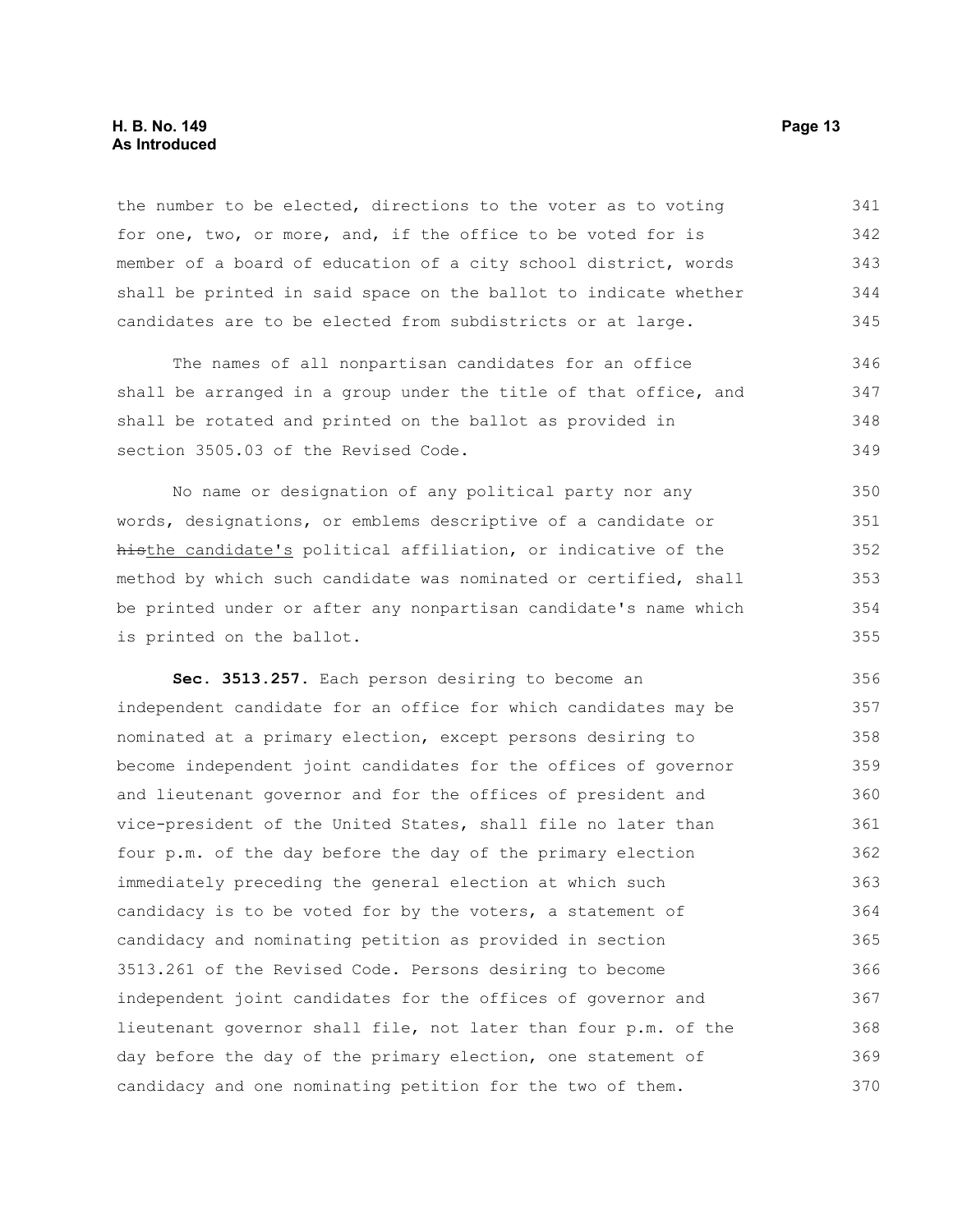#### **H. B. No. 149 Page 14 As Introduced**

Persons desiring to become independent joint candidates for the offices of president and vice-president of the United States shall file, not later than four p.m. of the ninetieth day before the day of the general election at which the president and vicepresident are to be elected, one statement of candidacy and one nominating petition for the two of them. The prospective independent joint candidates' statement of candidacy shall be filed with the nominating petition as one instrument. 371 372 373 374 375 376 377 378

The statement of candidacy and separate petition papers of each candidate or pair of joint candidates shall be filed at the same time as one instrument. 379 380 381

The nominating petition shall contain signatures of qualified electors of the district, political subdivision, or portion of a political subdivision in which the candidacy is to be voted on in an amount to be determined as follows:

(A) If the candidacy is to be voted on by electors throughout the entire state, the nominating petition, including the nominating petition of independent joint candidates for the offices of governor and lieutenant governor, shall be signed by no less than five thousand qualified electors, provided that no petition shall be accepted for filing if it purports to contain more than fifteen thousand signatures. 386 387 388 389 390 391 392

(B) If the candidacy is to be voted on by electors in any district, political subdivision, or part thereof in which less than five thousand electors voted for the office of governor at the most recent election for that office, the nominating petition shall contain signatures of not less than twenty-five qualified electors of the district, political subdivision, or part thereof, or a number of qualified signatures equal to at least five per cent of that vote, if this number is less than 393 394 395 396 397 398 399 400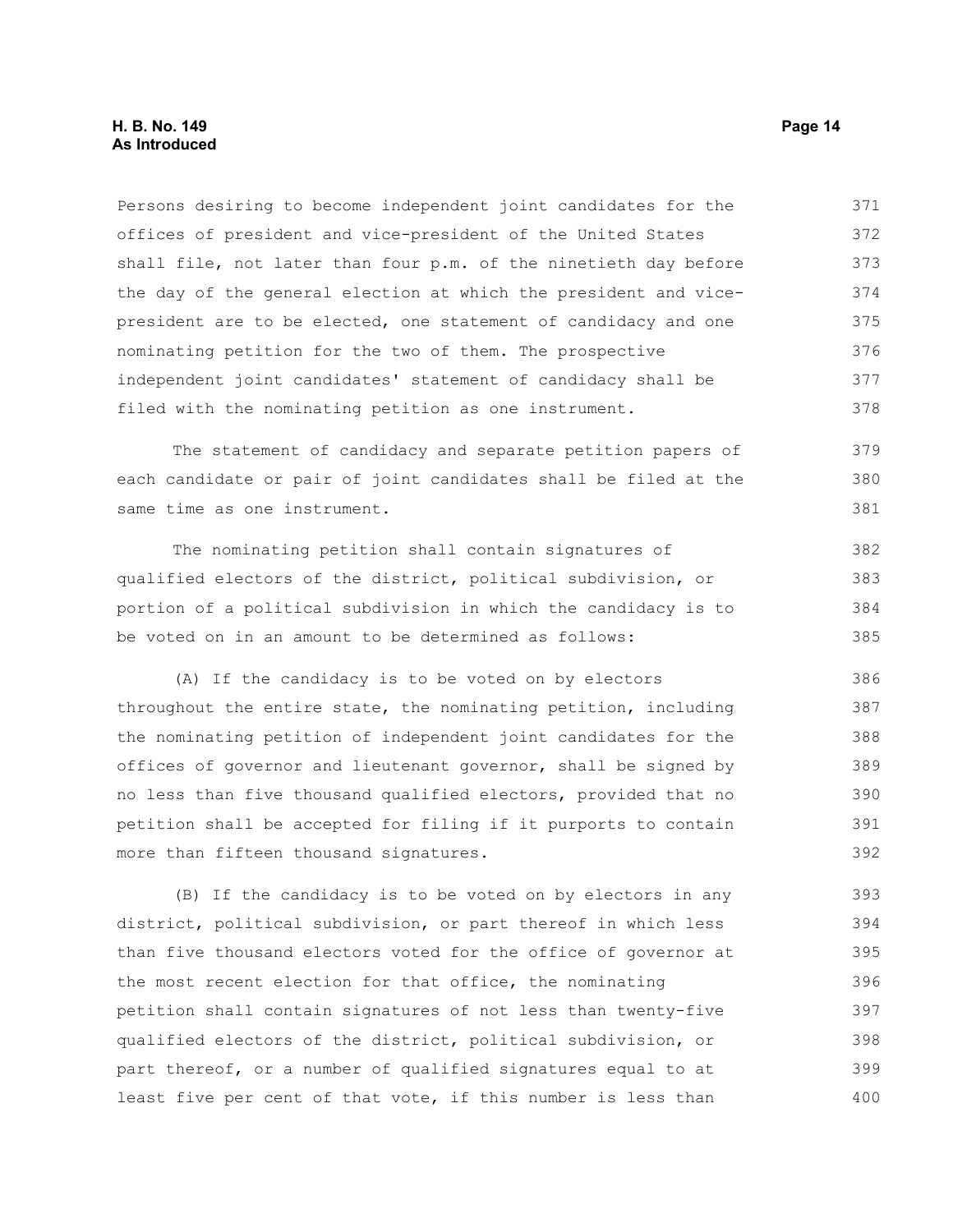twenty-five.

(C) If the candidacy is to be voted on by electors in any district, political subdivision, or part thereof in which five thousand or more electors voted for the office of governor at the most recent election for that office, the nominating petition shall contain a number of signatures equal to at least one per cent of those electors.

All nominating petitions of candidates for offices to be voted on by electors throughout the entire state shall be filed in the office of the secretary of state. No nominating petition for the offices of president and vice-president of the United States shall be accepted for filing unless there is submitted to the secretary of state, at the time of filing the petition, a slate of presidential electors sufficient in number to satisfy the requirement of the United States Constitution. The secretary of state shall not accept for filing the statement of candidacy of a person who desires to be an independent candidate for the office of governor unless it also shows the joint candidacy of a person who desires to be an independent candidate for the office of lieutenant governor, shall not accept for filing the statement of candidacy of a person who desires to be an independent candidate for the office of lieutenant governor unless it also shows the joint candidacy of a person who desires to be an independent candidate for the office of governor, and shall not accept for filing the statement of candidacy of a person who desires to be an independent candidate to the office of governor or lieutenant governor who, for the same election, has already filed a declaration of candidacy, a declaration of intent to be a write-in candidate, or a statement of candidacy, or has become a candidate by the filling of a vacancy under section 3513.30 of the Revised Code for any other state office 408 409 410 411 412 413 414 415 416 417 418 419 420 421 422 423 424 425 426 427 428 429 430 431

401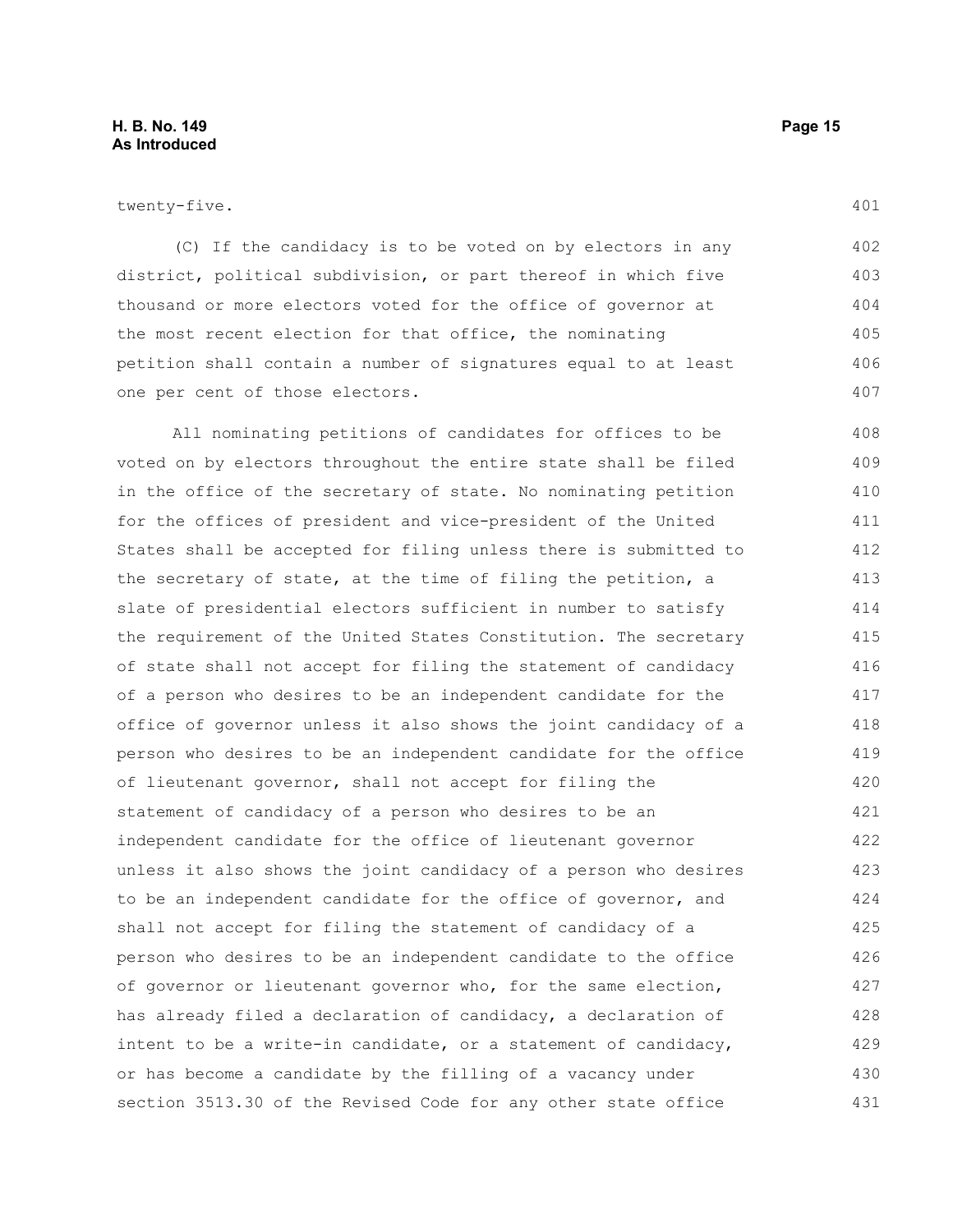or any federal or county office.

Nominating petitions of candidates for offices to be voted on by electors within a district or political subdivision comprised of more than one county but less than all counties of the state shall be filed with the boards of elections of that county or part of a county within the district or political subdivision which had a population greater than that of any other county or part of a county within the district or political subdivision according to the last federal decennial census. 433 434 435 436 437 438 439 440 441

Nominating petitions for offices to be voted on by electors within a county or district smaller than a county shall be filed with the board of elections for such county. 442 443 444

No petition other than the petition of a candidate whose candidacy is to be considered by electors throughout the entire state shall be accepted for filing if it appears on its face to contain more than three times the minimum required number of signatures. A board of elections shall not accept for filing a nominating petition of a person seeking to become a candidate if that person, for the same election, has already filed a declaration of candidacy, a declaration of intent to be a writein candidate, or a nominating petition, or has become a candidate by the filling of a vacancy under section 3513.30 of the Revised Code for any federal, state, or county office, if the nominating petition is for a state or county office, or for any municipal or township office, for member of a city, local, or exempted village board of education, or for member of a governing board of an educational service center, if the nominating petition is for a municipal or township office, or for member of a city, local, or exempted village board of 445 446 447 448 449 450 451 452 453 454 455 456 457 458 459 460 461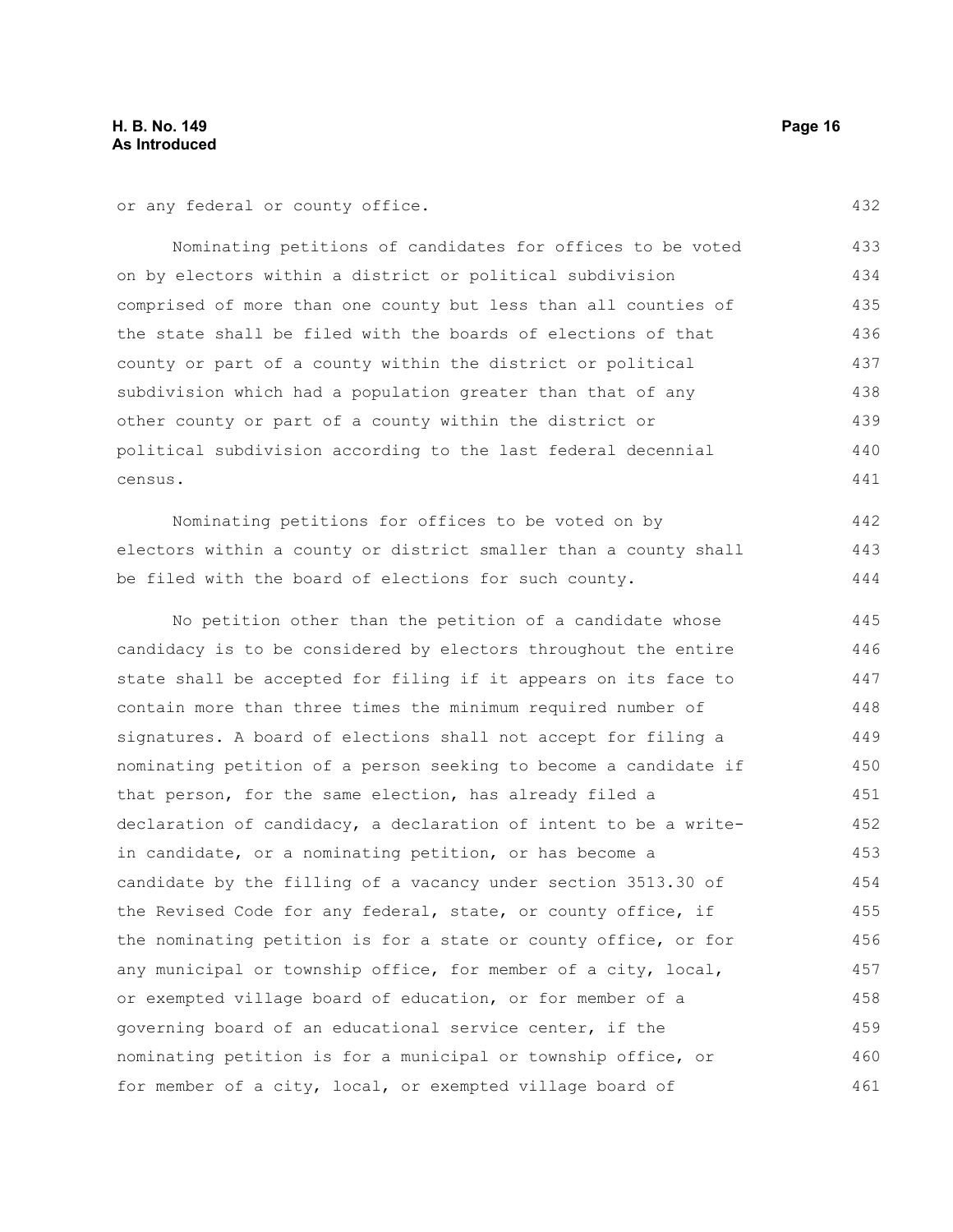#### **H. B. No. 149 Page 17 As Introduced**

education, or for member of a governing board of an educational service center. When a petition of a candidate has been accepted for filing by a board of elections, the petition shall not be deemed invalid if, upon verification of signatures contained in the petition, the board of elections finds the number of signatures accepted exceeds three times the minimum number of signatures required. A board of elections may discontinue verifying signatures when the number of verified signatures on a petition equals the minimum required number of qualified signatures. 462 463 464 465 466 467 468 469 470 471

Any nonjudicial candidate, other than a candidate for judge of a municipal court, county court, or court of common pleas, who files a nominating petition may request, at the time of filing, that the candidate be designated on the ballot as a nonparty candidate or as an other-party candidate, or may request that the candidate's name be placed on the ballot without any designation. Any such candidate who fails to request a designation either as a nonparty candidate or as an otherparty candidate shall have the candidate's name placed on the ballot without any designation. 472 473 474 475 476 477 478 479 480 481

The purpose of establishing a filing deadline for independent candidates prior to the primary election immediately preceding the general election at which the candidacy is to be voted on by the voters is to recognize that the state has a substantial and compelling interest in protecting its electoral process by encouraging political stability, ensuring that the winner of the election will represent a majority of the community, providing the electorate with an understandable ballot, and enhancing voter education, thus fostering informed and educated expressions of the popular will in a general election. The filing deadline for independent candidates 482 483 484 485 486 487 488 489 490 491 492